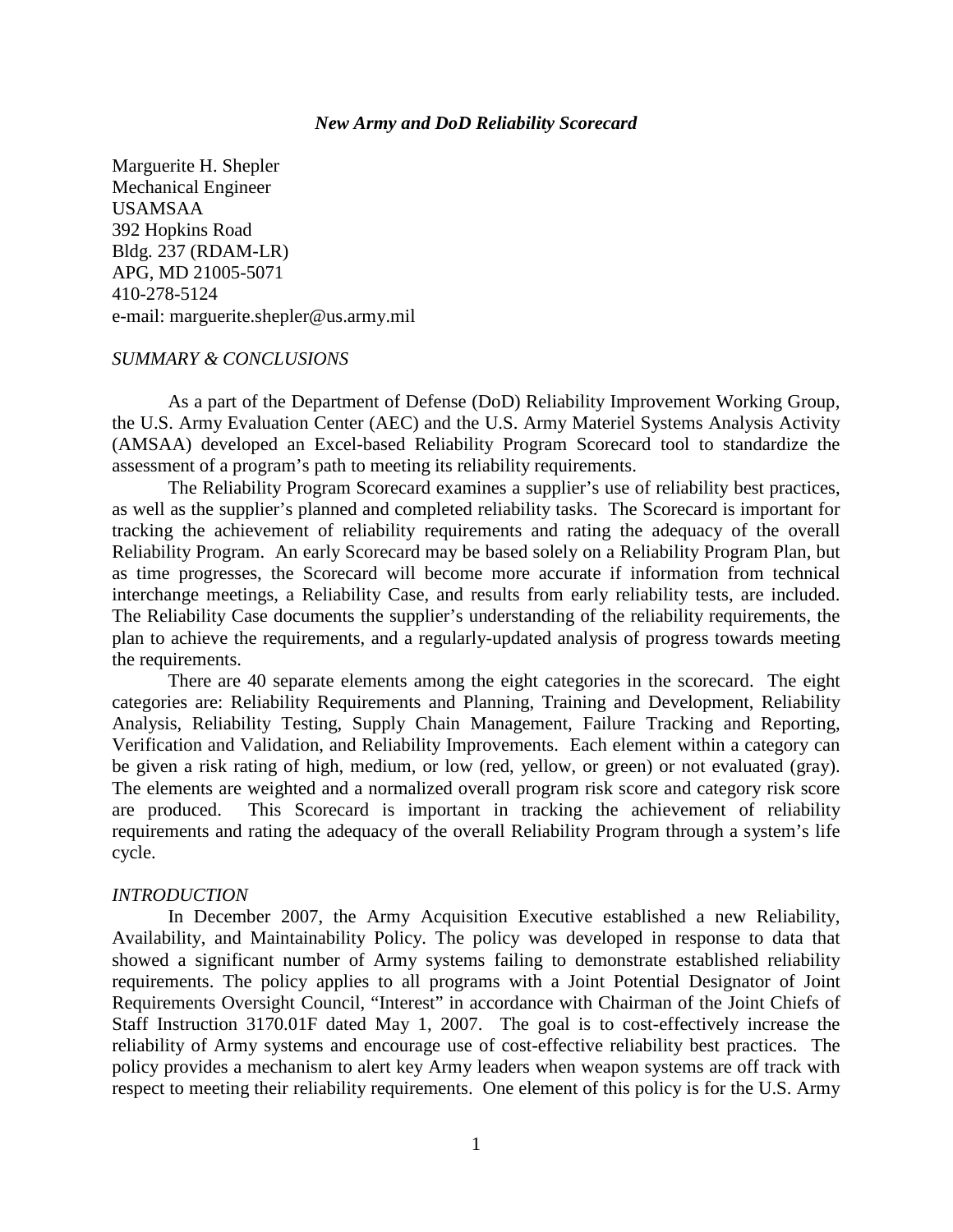Test and Evaluation Command (ATEC) and AMSAA to review the materiel developer's Reliability Program Plan or Reliability Case and other documentation to determine the risk of a system not achieving its reliability threshold. As a part of the DoD Reliability Improvement Working Group, AEC and AMSAA developed a Reliability Program Scorecard to assess a system's reliability program.

The Reliability Program Scorecard examines a supplier's use of reliability best practices, as well as the supplier's planned and completed reliability tasks. The purpose of the scorecard is to allow for early evaluation of an acquisition program to identify reliability gaps. One benefit of the scorecard is that it ensures that the Program Office and contractors think about reliability very early in the acquisition process and throughout a Program's life cycle. The scorecard was developed based, in part, on reliability assessment approaches developed by the IEEE [2], Raytheon [3] [4], Alion [5], the University of Maryland [6], and others. AMSAA and AEC expanded and refined the individual assessment areas based on several years of evaluation and reliability program experience. Quantitative risk scores are provided for each assessment area as well as for the overall system. This scorecard is important for tracking the achievement of reliability requirements and rating the adequacy of the overall Reliability Program. The scorecard allows for a standard way of assessing programs.

As time progresses and additional programs are evaluated, more data will be gathered which will allow evaluators to compare similar programs. It is the intent that engineers and subject matter experts will conduct site visits in order to fully examine program documents and assess the processes in which suppliers intend to do analysis and testing on their products and systems. With respect to requirement areas that are lacking, engineers can recommend analysis or testing solutions and methods that the contractors could use to ensure that they are meeting the reliability standards. By engaging subject matter experts, the scorecard ratings will become more accurate and each program will have a better chance of achieving success. AMSAA and AEC will be able to re-evaluate and adjust element weighting data on the scorecard to accurately reflect the success of a program according to the scorecard assessment. Scorecard metrics will be collected over time so the Reliability Program Scorecard will become an extremely valuable tool to make an initial reliability projection for a program. One of the ultimate goals is to evolve to a point where the scorecard elements and weights can be adjusted for different system types and/or phases in the Acquisition Lifecycle.

## *SCORECARD AREAS*

The scorecard evaluates eight critical areas. These areas include Reliability Requirements and Planning, Training and Development, Reliability Analysis, Reliability Testing, Supply Chain Management, Failure Tracking and Reporting, Verification and Validation, and Reliability Improvements. Within these eight areas, forty separate elements are reviewed and rated red, yellow, or green, representing a high, medium, or low risk, respectively. An additional rating of gray (representing an element not evaluated) is used for individual elements that are not present and are not a necessary part of the current system's reliability program given the Program's position in the Acquisition Framework. Many of the elements in the scorecard were derived from the list of Reliability Best Practices and categorized using the IEEE P1624 Draft Standard for Organizational Reliability Capability document [2]. Figure 1 shows a snapshot of four of the ten elements within the Reliability Requirements and Planning section of the scorecard.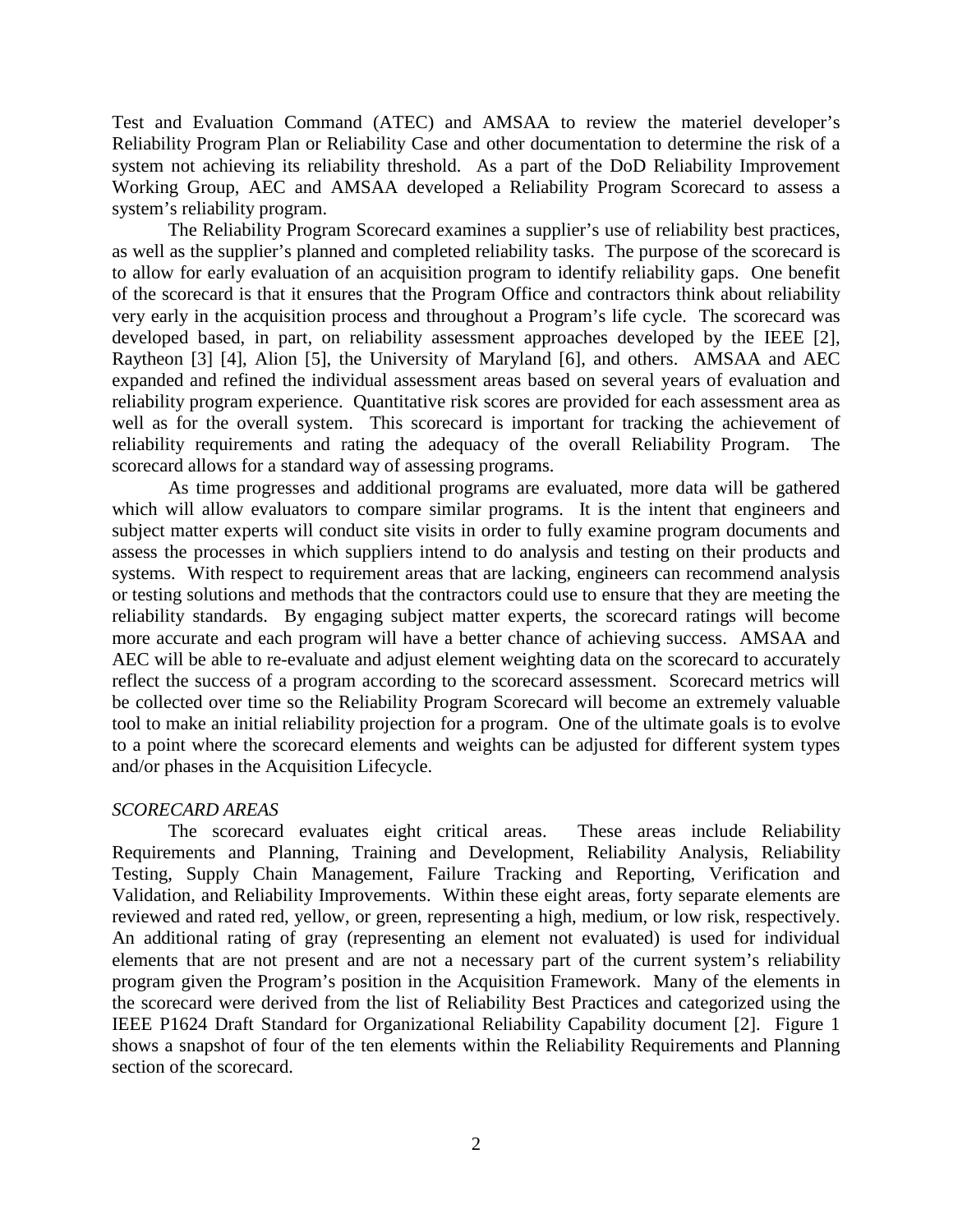|                                                |                                                                                                                                                                                                                                      | <b>High Risk Criteria</b>                                                                                                                                                 | <b>Medium Risk Criteria</b>                                                                                                                                                                      | <b>Low Risk Criteria</b>                                                                                                                                                                                                                            | н | м | <b>NE</b> |
|------------------------------------------------|--------------------------------------------------------------------------------------------------------------------------------------------------------------------------------------------------------------------------------------|---------------------------------------------------------------------------------------------------------------------------------------------------------------------------|--------------------------------------------------------------------------------------------------------------------------------------------------------------------------------------------------|-----------------------------------------------------------------------------------------------------------------------------------------------------------------------------------------------------------------------------------------------------|---|---|-----------|
| Planning<br>and<br>Requirements<br>Reliability | Design team has a<br>history of producing<br>reliable hardware and<br>software                                                                                                                                                       | Design team has not<br>produced hardware<br>and/or software for<br>previous programs<br>such that history of<br>producing reliable<br>hardware does not<br>exist.         | Design team has produced hardware<br>and/or software for a limited number of<br>previous programs and in some cases<br>programs have proven to be reliable.                                      | Design team has produced hardware and/or<br>software for numerous programs and in most<br>cases previous programs have proven to be<br>reliable                                                                                                     |   |   |           |
|                                                | <b>History of applying</b><br>innovative approaches<br>to reliability and high-<br>level and continuous<br>focus on reliability<br>improvement                                                                                       | The developer has little<br>to no experience in<br>developing<br>approaches and/or<br>shows minimal<br>emphasis on finding<br>ways to achieve<br>reliability improvement. | The developer has displayed a moderate<br>level of emphasis on finding ways to<br>improve reliability on previous programs.                                                                      | The developer has a history of applying innovative<br>approaches and placing a lot of emphasis on<br>achieving high reliability and finding ways to<br>achieve reliability improvement.                                                             |   |   |           |
|                                                | <b>Reliability activities of</b><br>the stated reliability<br>program are clearly<br>identified, include<br>timelines/dates and are<br>integral to design and<br>testing activities and<br>consistent with the<br>program's schedule | RAM activity is not<br>incorporated into the<br>program Integrated<br>Master Schedule.                                                                                    | Some of the RAM activity is incorporated<br>into the program Integrated Master<br>Schedule.                                                                                                      | A majority of the<br>Reliability/Availability/Maintainability (RAM) activity<br>is incorporated into the program Integrated Master<br>Schedule.                                                                                                     |   |   |           |
|                                                | <b>Reliability Program</b><br>identifies progressive<br>assurance (routine<br>evidence) delivery dates<br>for specific products<br>and/or analyses to<br>assure program is on<br>track to achieving<br>requirements.                 | There is no schedule to<br>track achievements<br>towards meeting<br>reliability requirements<br>or indentification of<br>contract deliverables to<br>show progress.       | Deliverables and a general schedule for<br>their delivery is provided to the customer<br>with information needed to determine if<br>the program is on track to meet reliability<br>requirements. | The Reliability Program outlines a detailed schedule<br>with delivery dates for specified products and/or<br>analyses to provide the customer with information<br>to determine if the program is on track to achieving<br>reliability requirements. |   |   |           |

*Figure 1 – Selection of Reliability Program Scorecard*

An early Scorecard may be based solely on a Reliability Program Plan. As a program matures, information is gathered through the Reliability Case, updates to the Reliability Program Plan, site visits, and involvement in technical reviews. A feedback process will occur allowing all reliability members to understand the perceived risk to that program.

As a part of the feedback process it is important for suppliers and the program office to have an explanation as to why an element received a particular risk level. The scorecard includes two additional columns to provide such information to the supplier and program office. The first column is for the evaluator to include rationale for assessing the element at that risk level. The second column allows the evaluator to include suggestions to improve the reliability program, based on the risk level assigned to the category or element. Many of the ways to improve reliability come from the GEIA Standard 2009, "Standards on Reliability Program Standard for Systems Design, Development, and Manufacturing" [7] and the IEEE P1624 Draft Standard for Organizational Reliability Capability document [2].

#### *Reliability Requirements and Planning*

The first category in the scorecard is Reliability Requirements and Planning. There are ten elements within this category which are an important part of understanding the customers' reliability requirements, generating reliability requirements, and planning activities that are necessary to ensure that appropriate reliability requirements are met. Some elements of the Requirements and Planning area are: building and updating a Reliability Case/Reliability Program Plan, showing a history of applying innovative approaches and continuous focus on reliability improvement, and using reliability engineering and management tools like Failure Modes and Effects Criticality Analysis (FMECA) and Reliability Growth. Other elements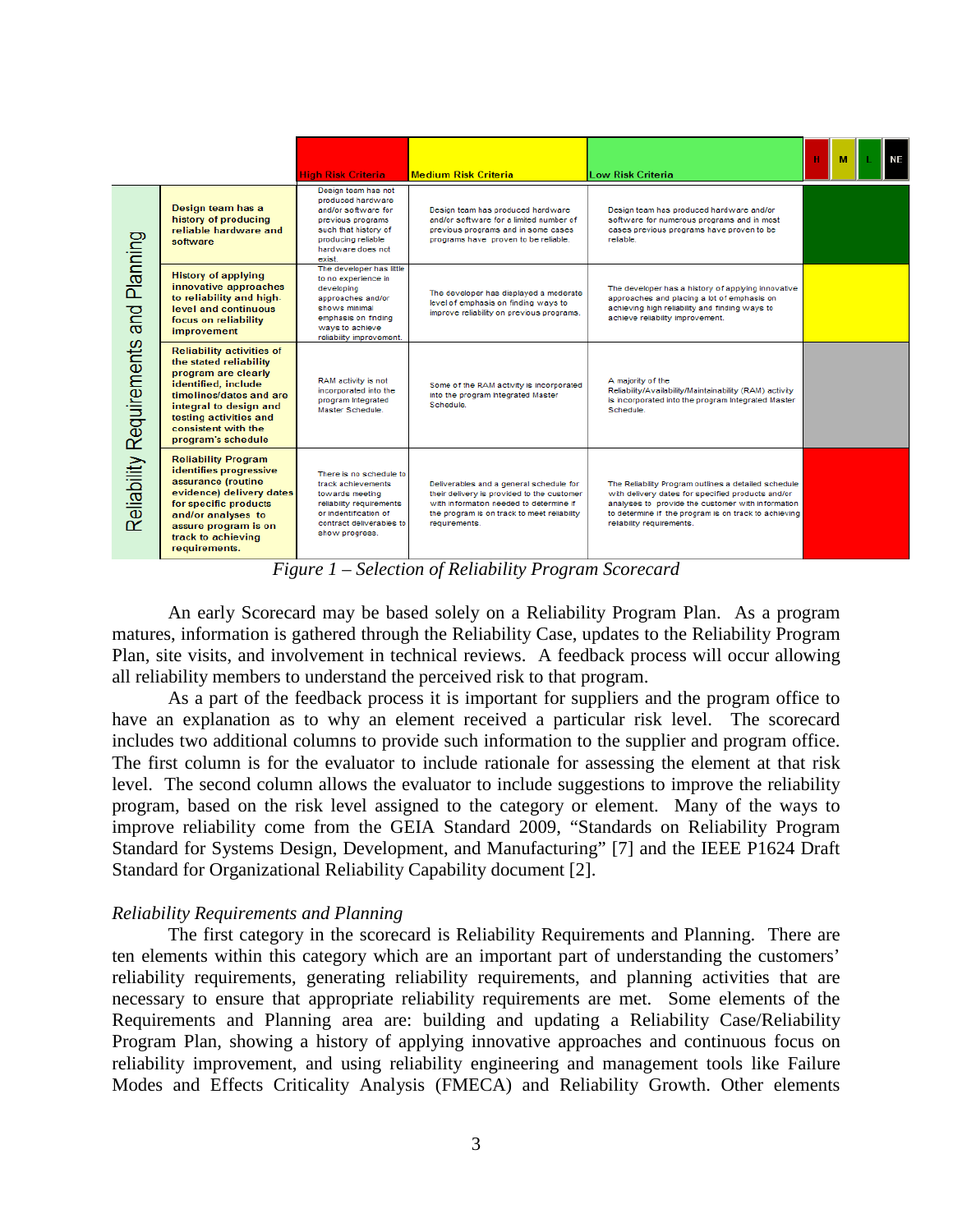include identifying lessons learned from previous programs the contractor has worked on, or from like systems, and evaluating the history of the design team.

There are several activities that define the requirements and planning section. One is to identify and plan for available resources (personnel, testing, equipment, materials, etc.). Another is to create reliability requirements and allocate them to the sub-assemblies or components. Identification of the potential suppliers for the product and their history of reliability capabilities is another activity that is evaluated in the requirements and planning section. Gathering lessons learned from previous programs and documenting them is essential to not repeating history. Once the lessons learned have been documented, the contractor should detail what the current plan is to avoid the pitfalls of predecessors. This should be updated in their Reliability Program Plan/Case.

An integral part of the Reliability Program is to tie the reliability activities to the program's schedule. The activities to be included within a reliability program need to be clearly identified as to when they will occur so that when and if the program schedule shifts the reliability and design team can make adjustments as needed and include these changes within the Reliability Program Plan or Reliability Case.

It is important to determine the reliability analysis, reliability testing, and failure data analysis/tracking needed to ensure the system meets its requirements. These elements should be included in the initial contract with the supplier. Lastly, is the need to identify the logistics for obtaining feedback on results of reliability activities.

### *Training and Development*

Training and Development is the second category in the scorecard. There are four elements that describe the steps necessary to improve the technical and strategic skills and knowledge of people so they can properly execute their responsibility in the design, evaluation and manufacture of a reliable product or system. These elements include having a sufficientlysized reliability engineering staff tied directly to a design team, developing a training plan for personnel, and monitoring new technologies and industry standards. It is also very important to avoid relying on handbook practices (e.g. MIL-HDBK-217) and avoid viewing reliability as merely Mean Time Between Failure (MTBF).

There are a few activities that help to define the area of training and development. One of these activities is to develop and implement a training plan for both individual contributors and management, including schedule, budget, and identification of training personnel. This could include internal courses, external seminars, college classes, and symposiums. It is important to monitor new developing technologies, modeling and analysis techniques, and trends that impact reliability in order to regularly adjust training.

#### *Reliability Analysis*

The Reliability Analysis category includes six separate elements. Among these are conducting thermal and vibration analyses and/or Finite Element Analysis (FEA), characterizing critical loads and stresses, and understanding failure mechanisms and failure sites.

One of the activities of the reliability analysis area is to identify the failure implications of components and products, e.g. create a reliability logic diagram. Some others are to identify potential single points of failure and failure modes, failure mechanisms and their effects, and the criticality of failure modes and mechanisms for a system. Detailed component stress and damage models should be utilized when appropriate. An additional activity for reliability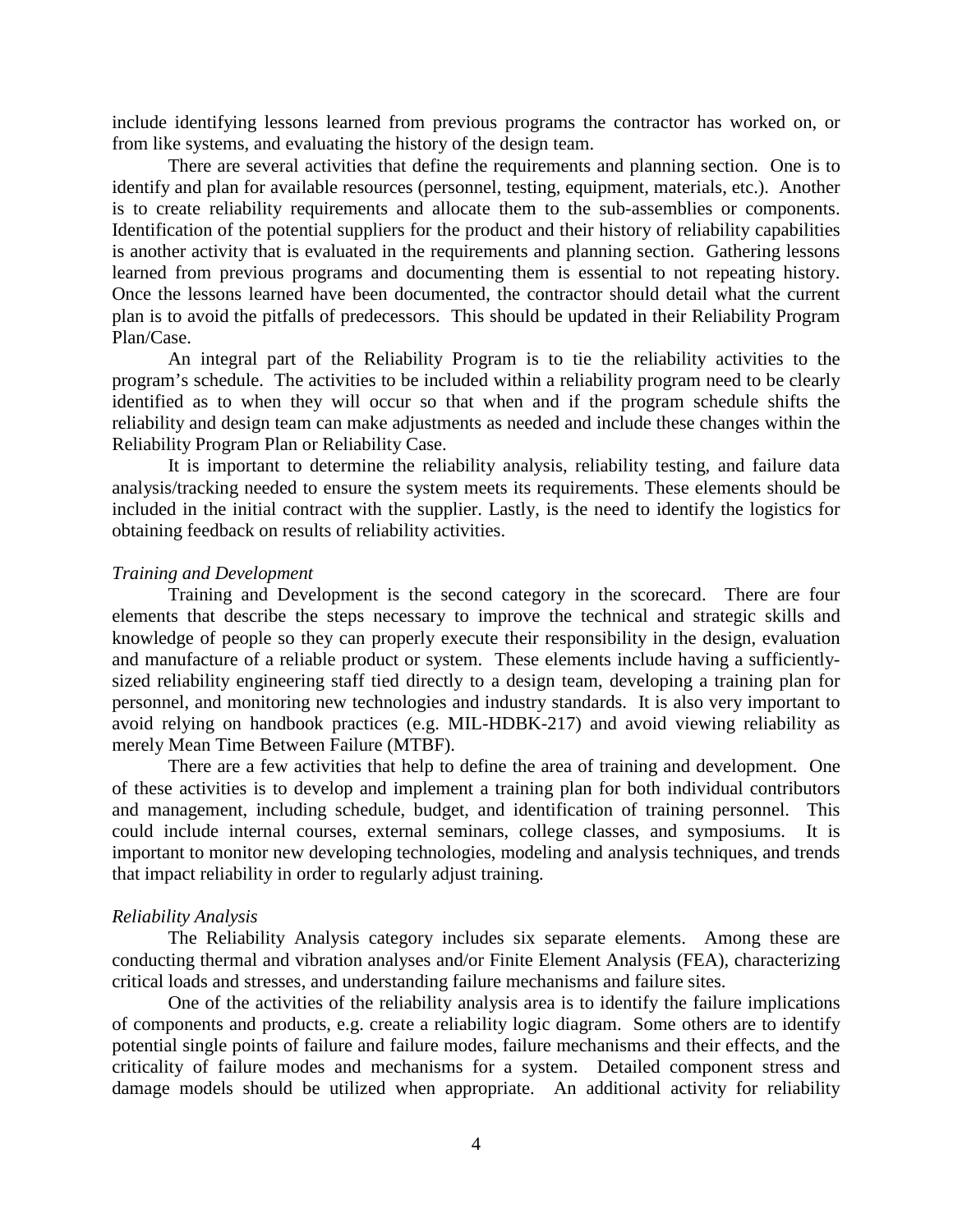analysis is to assess adherence to design rules that impact reliability derating, electrical, mechanical, and other guidelines.

### *Reliability Testing*

The fourth category is Reliability Testing. There are four elements within this category which are important in identifying design weaknesses and exploring design limits and environments. Testing is used to demonstrate the reliability of products or systems. Tests may be conducted according to customer requirements or industry standards. Sometimes testing is used to verify existing and frequent occurrence of expected failure modes and mechanisms that were previously identified during analysis.

There are several activities that are key practices in the testing area. First, create detailed reliability test plans that include sample size for tests and the confidence level specifications. Then, perform discovery testing – identifying the design margin and destruct limits for the system. Conduct design verification and reliability testing, including on-going reliability tests, reliability demonstration testing and accelerated testing. The results from reliability tests should be used to change the design in products before production of the system begins.

## *Supply Chain Management*

Supply Chain Management is the fifth category in the scorecard. There are five elements within this category that will aid in determining that sources of components are identified which will satisfy reliability requirements. Also, it is important that a list of components and suppliers is created and managed.

Several activities define the supply chain management section. The first few include creating a list of potential suppliers, selecting a vendor/supplier, and assessing or auditing the supplier. Component qualification is important, which would include the identification and evaluation of key parameters. Another activity would be the review of component monitoring data from suppliers, including process, quality, reliability testing, accelerated test data, and field failure data. Checking to ensure that design specifications include the stated reliability requirements is also an important activity in supply chain management. Another activity that should be present in the Reliability Program Plan is the contingency plan for part obsolescence. In general, the supply chain management section will need to be evaluated as programs progress toward the production phase, which may include on-site visits to contractor facilities and gathering performance history of vendors.

## *Failure Tracking and Reporting*

The Failure Tracking and Reporting category includes three elements that focus on collecting failure data in order to generate corrective actions and reliability improvement activities. These elements include conducting reviews for corrective actions, documenting failed components, and utilizing failure reporting, analysis and corrective action system (FRACAS). One of the activities for failure tracking and reporting is to conduct statistical analyses of functional test failure data, manufacturing test failure data, reliability test failure data, and field return failure data. It is critical to track the history of the failed components from production through failure and to prepare failure analysis reports identifying failure modes and mechanisms traced to specific materials or processes. Pareto charts and other statistical reports can be prepared based on failure modes and mechanisms. Lastly, the need to determine appropriate corrective actions and analyze data from prognostic monitoring sensors is addressed in the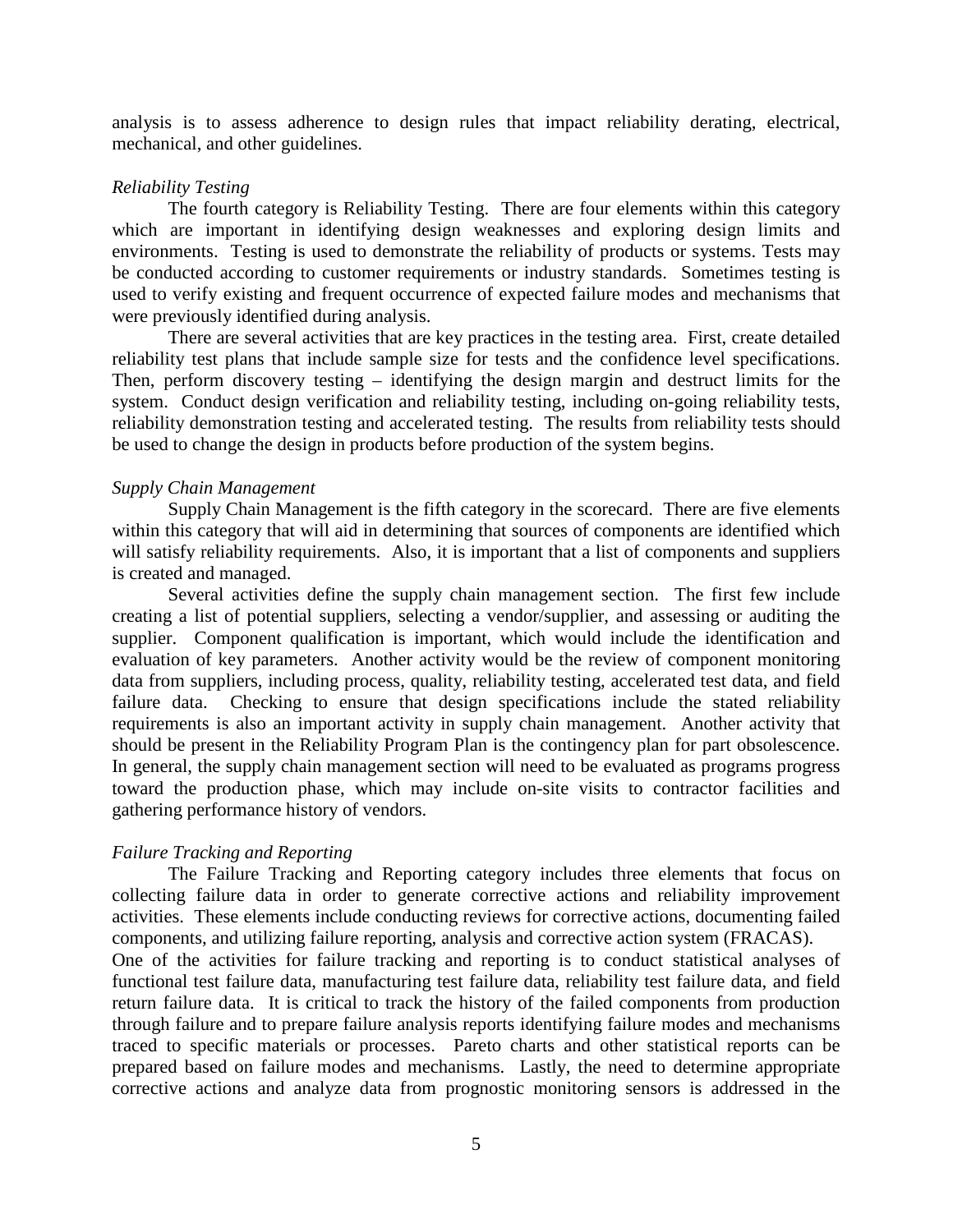scorecard. Other activities that should also be included are root-cause analysis and failure confirmation. Time to failure data should be collected and analyzed, and engineering-based reliability predictions should be updated based on information gathered.

#### *Verification and Validation*

The seventh area of the scorecard is Verification and Validation. There are four elements within this category that are meant to ensure that planned reliability activities are implemented and validate that outcomes are consistent with other activities. The important things to consider are documenting updates to potential failure modes/mechanisms, modifying reliability analysis methodologies and failure models, modifying testing and procedures based on field failures, and conducting technical design reviews.

Several activities that apply to verification and validation include: conducting internal audits to monitor progress and improve reliability plans and activities; verifying completion of root cause analysis, corrective action and preventing recurrence for appropriate factory test and field return failures; verifying that reliability commitments in supplier agreements have been satisfied; comparing predicted product reliability and failure distributions with actual field reliability and failure distributions; comparing potential failure modes/mechanisms identified in analysis with failure modes/mechanisms from field returns and comparing actual field reliability with reliability requirements.

#### *Reliability Improvements*

Reliability Improvements is the final category in the scorecard. There are four elements included in this category that focus on the identification and implementation of product changes based on lessons learned from testing, failures, technical improvements and changing operating conditions. It is especially important to implement corrective actions, determine their effectiveness, and prevent the occurrence of failures in future systems.

Several activities define the improvements area. Two of them are to implement corrective actions identified through failure analysis and to monitor the effectiveness of the corrective actions in improving reliability. Another is to identify and implement changes that will prevent recurrence of identified failure modes and mechanisms in future products. It is also important to identify changes in the product reliability requirements or their lifecycle application conditions that may require subsequent action. An additional activity in reliability improvements is to evaluate developing technologies, modeling, and analysis techniques, and trends that could be used to improve reliability of products. Lastly, document and implement corrective actions that will improve reliability in response to product reliability requirement changes.

### *SCORING METHODOLOGY*

Each of the forty elements in the scorecard should be assigned a risk level of High, Medium, Low, or Not Evaluated (NE). For each element, text is provided in the scorecard to assist the evaluator assigning the risk levels. The determination of an assigned risk level for an element can change based on how far along the program is in the Engineering and Manufacturing Development (EMD) phase. For example, for the, *"Conduct failure modes, effects, and criticality analysis (FMECA), Fault Tree Analysis (FTA); crosswalk to low level testing and a failure mechanism analysis to ensure programmatic coverage,"* element in the Reliability Analysis category: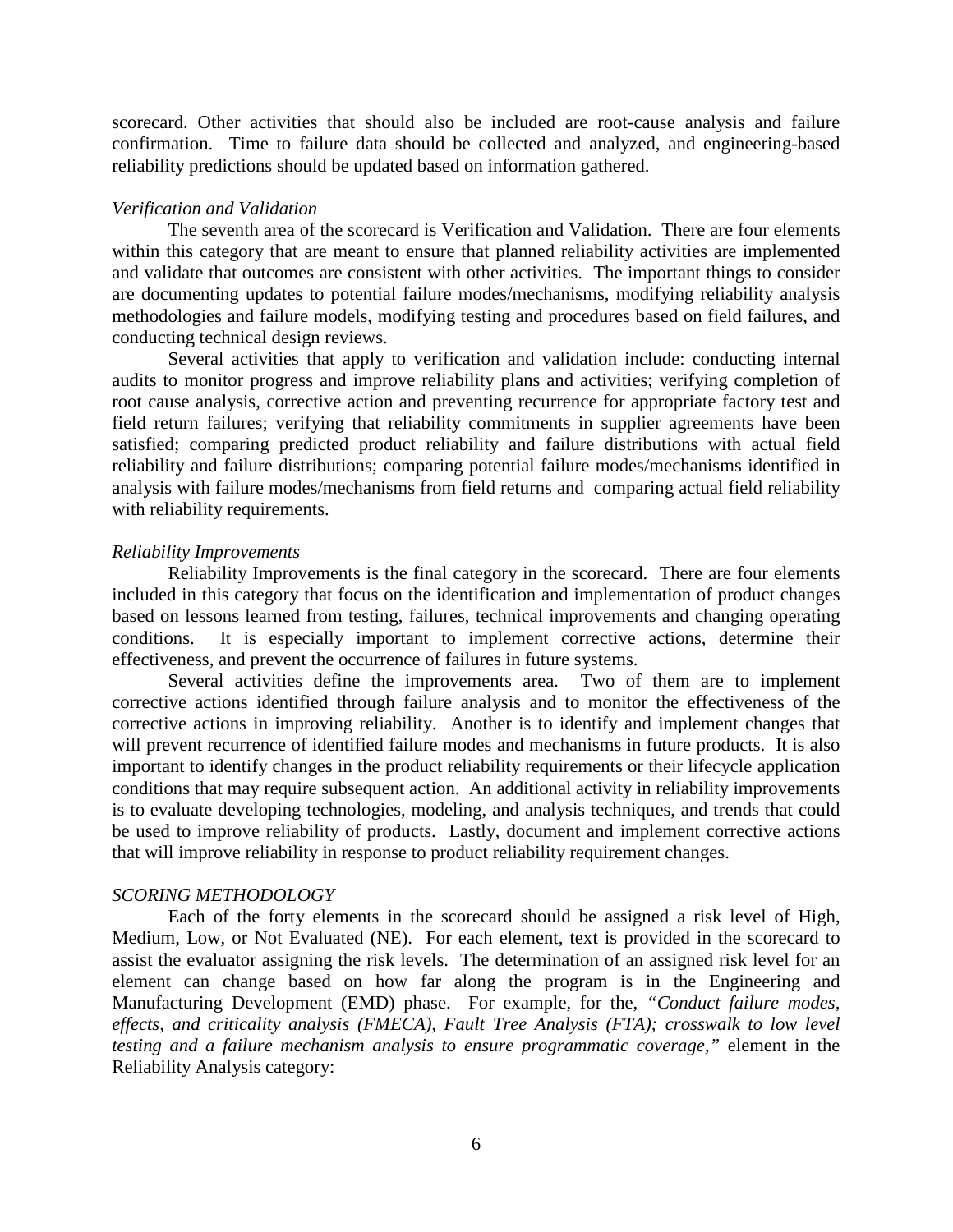• For programs early in EMD, you want to see that the reliability program plan or comparable planning documentation addresses FMECA and Fault Tree Analysis (FTA);

Later, for a low-risk rating, the FMECA and FTA need to be specific contract deliverables and resourced (i.e. dollars, manpower, etc.); and,

• Further in system development, for a low-risk rating, the FMECA and FTA should have been completed, linked to low-level testing and failure mechanism analyses, and used to influence the system design.

Once risk levels and NE inputs have been assigned, the scorecard will provide a summary of the risk assessment (located in separate tab labeled Overall Scorecard Results) which is pictured in Figure 2.



*Figure 2 – Overall Program Risk Assessment*

The risk assessment score is calculated based on the individual reliability risk ratings assigned to each element (red equates to a risk of 3, yellow equals 2, and green equals 1) All elements that are rated NE are removed from the risk score calculations. The element risk scores are then adjusted by weighting factors (1, 2, and 3) that are locked within the scorecard spreadsheet tool. The overall reliability risk is then normalized to a value between 1 and 100.

The Overall Scorecard Results worksheet also provides a pie chart similar to the one pictured in Figure 3 for the entire scorecard documenting the number of elements that were rated high, medium, low risk or NE. Pie chart results, as shown in Figure 3, and normalized risk score for each category can also be viewed, by clicking on the Category Results tab of the Reliability Program Scorecard tool.



*Figure 3 –Example of a Category with Number of Ratings by Risk Level*